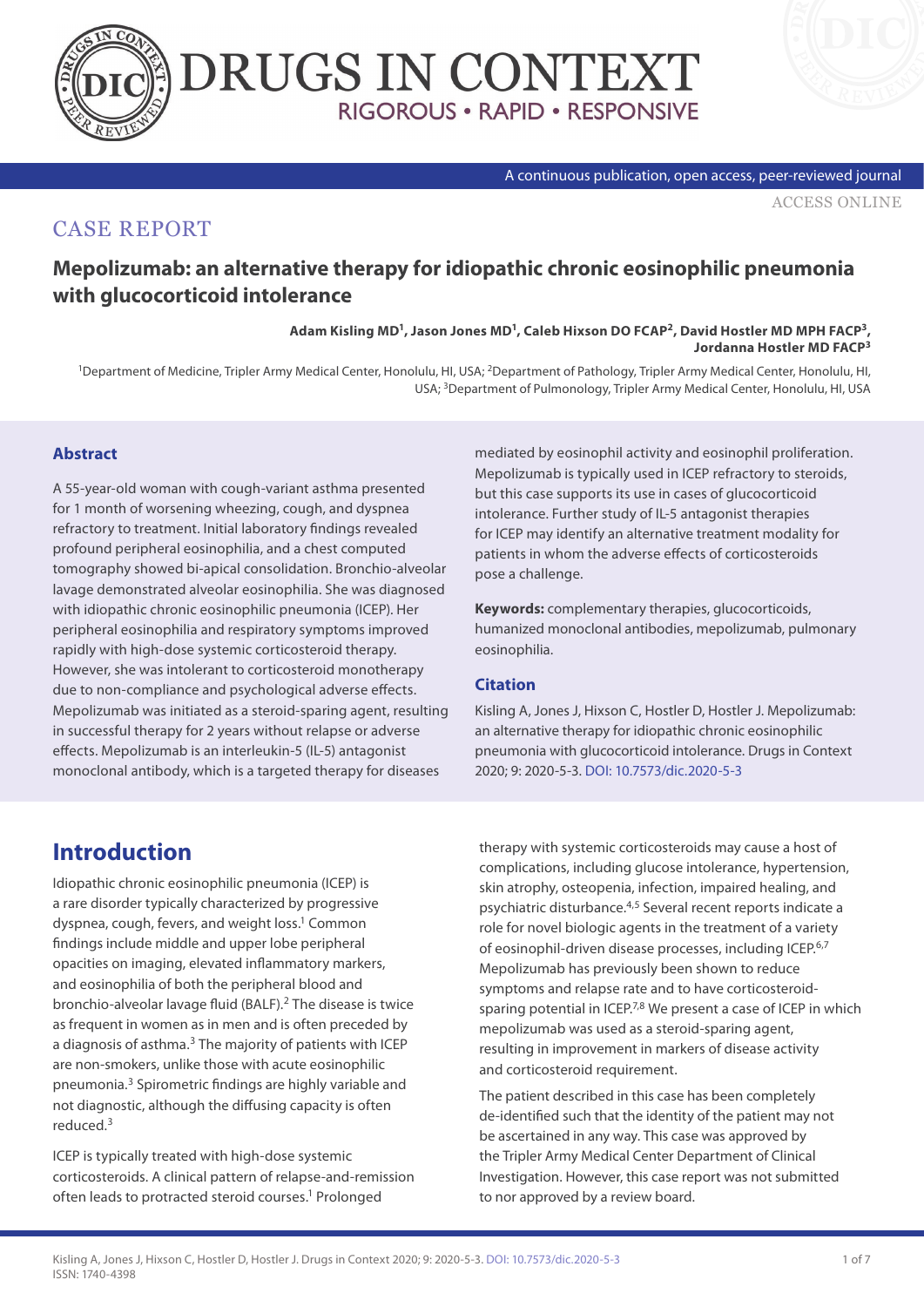# **Case Report**

A 55-year-old woman with a history of adjustment disorder with anxiety, eczema, seasonal rhinitis, and cough variant asthma was referred to pulmonology for 1 month of worsening wheezing, cough, and dyspnea. Her asthma had been diagnosed 2 years prior, and her moderate persistent symptoms remained uncontrolled despite twice-daily usage of the long-acting beta<sub>2</sub> agonist, salmeterol, and the inhaled corticosteroid, fluticasone, which had both recently been increased. She had no clinically significant history of smoking or occupational exposures. Her spirometry had recently been normal. Physical exam initially revealed mild crackles in bilateral lower lung fields and was otherwise unremarkable. Initial laboratory evaluation revealed an immunoglobulin E (IgE) of 1850 IU/mL, peripheral eosinophilia (31.2% and absolute count 2.45  $\times$  10<sup>9</sup>/L), and elevated acute phase reactants. Normal laboratory findings included Aspergillus antibodies, a tuberculosis interferon-gamma release assay, hemoglobin, platelet count, and calcium. A chest computed tomography demonstrated bi-apical patchy consolidation with left upper lobe mass-like consolidation and with enlarged mediastinal and perihilar lymph nodes.

These findings led to a differential diagnosis, which included ICEP, eosinophilic granulomatosis with polyangiitis,

**Figure 1. Cytology of the bronchio-alveolar lavage fluid demonstrates abundant eosinophils, which appear as a light shade of pink in this stain.**



lymphoma, sarcoidosis, parasitic infection, or tuberculosis. Her symptoms continued to progress despite adjustment of pharmacotherapy. A bronchoscopy was performed, and a BALF and an endobronchial ultrasound-guided transbronchial needle aspiration (EBUS-TBNA) were obtained. The BALF revealed profound alveolar eosinophilia (86%), and the cytology of the BALF revealed abundant eosinophils without atypical cells (Figure 1). Anaerobic, fungal, and acid fast bacilli cultures of the BALF were negative. The EBUS-TBNA of a lymph node revealed a heterogeneous lymphoid population and eosinophils consistent with a reactive lymph node (Figure 2). Flow cytometry was normal. Tissue exam of alveolated lung parenchyma revealed reactive pneumocytes and eosinophils. Laboratory evaluation revealed an antinuclear antibody of 1:1280 and normal cytoplasmic antineutrophil cytoplasmic antibodies, perinuclear antineutrophil cytoplasmic antibodies, myeloperoxidase, proteinase 3 antibodies, and serum complement C3 and C4. A viral respiratory panel was negative.

Following bronchoscopy, the patient developed worsening cough, dyspnea, and new hypoxemia requiring supplemental oxygen at 2 LPM via nasal cannula. A chest x-ray revealed a small left apical pneumothorax, and she was admitted for treatment and monitoring. Empiric treatment of ICEP was initiated with methylprednisolone, 125 mg, every 6 hours for 1 day, and then transitioned to oral prednisone. As expected, this resulted in resolution of her respiratory symptoms, supplemental oxygen requirement, peripheral eosinophilia (0.2% and absolute count  $0.02 \times 10^9$ /L), and radiographic

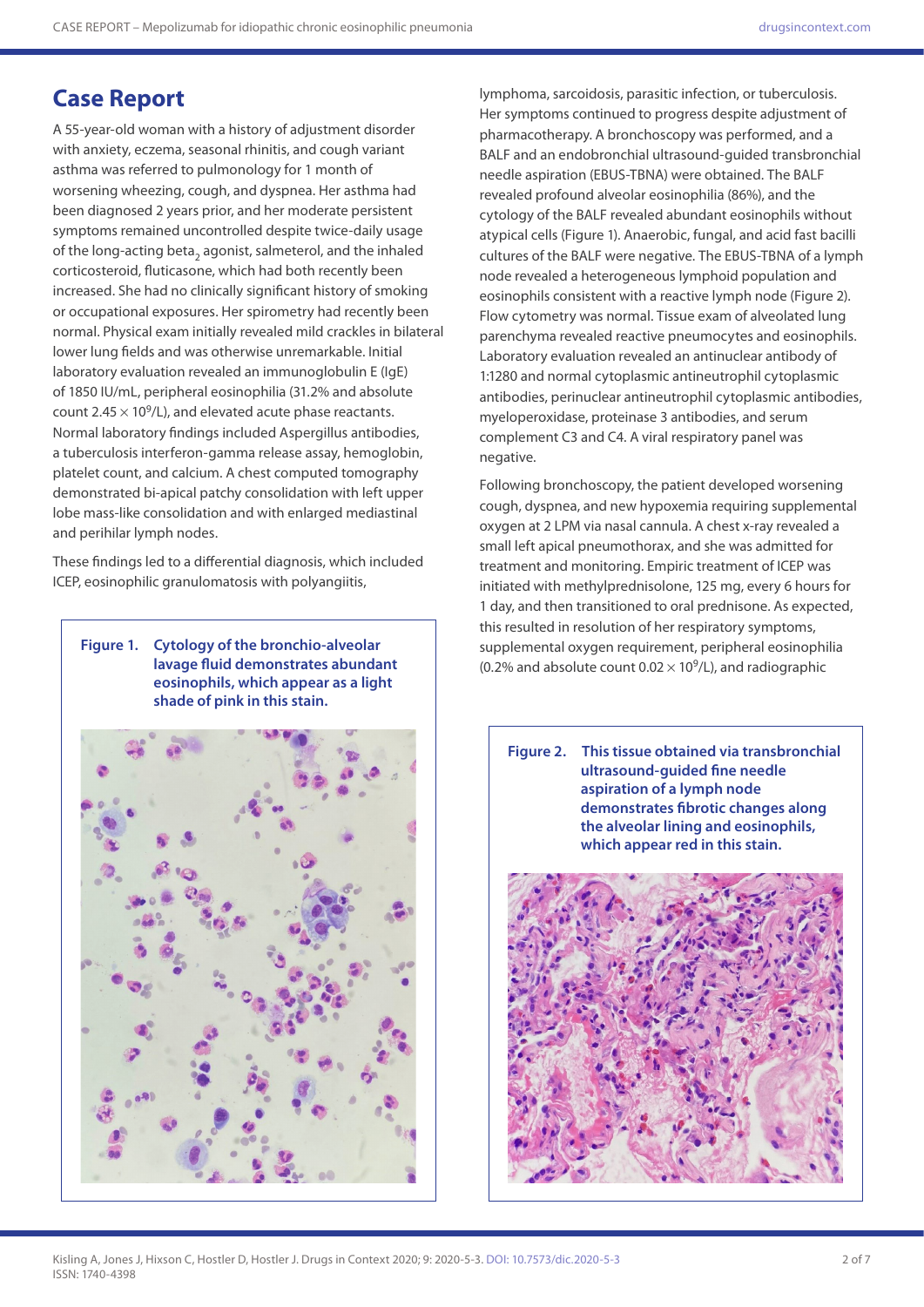abnormalities. She was discharged on oral prednisone, 20 mg, daily.

Following hospital discharge, the patient repeatedly selfdiscontinued prednisone therapy due to concern for possible complications related to her adjustment disorder with anxiety, as well as possible steroid-induced paranoia, anxiety, irritability, and insomnia. This intolerance and noncompliance to her corticosteroid treatment was likely the reason that her ICEP was not responsive to a short course as would otherwise be expected. She experienced a resurgence of respiratory symptoms and peripheral eosinophilia with each discontinuation of steroids. Frequent discontinuation led to repeat administration of higher prednisone doses than would likely have otherwise been necessary, inadequate symptom control, and a high number of healthcare visits, which includes emergency room visits and physician appointments related to the diagnosis of ICEP. In the first two and a half months after diagnosis when steroid monotherapy was employed, the patient had 22 healthcare encounters that were directly related to ICEP (Figure 3).

Given her inability to tolerate standard therapy, alternatives were explored. Mepolizumab was selected as a diseasespecific alternative therapy with physiologic and clinical evidence supporting its potential for disease control and its corticosteroid-sparing potential. Additionally, mepolizumab would have a long-acting effect with the goal of minimizing the impact of therapy non-compliance. Mepolizumab, 300 mg, every 4 weeks subcutaneously, allowed successful treatment of ICEP. Her daily prednisone dose was subsequently halved to 20 mg by mouth every other day. The patient's serum immunoglobulin E (IgE) was periodically measured over the

course of her treatment. It decreased drastically with treatment, but never reached normal levels. Without an increase in compliance, she had dramatically decreased symptoms, serum IgE, peripheral eosinophilia, and healthcare utilization since starting mepolizumab (Figures 3–5).

Prednisone, 20 mg, by mouth every other day was continued for 15 months. During this period, compliance continued to be limited by her anxiety with specific patient concerns being the risk of infection, weight gain, and glucose intolerance. However, during that time, she was consistently compliant with mepolizumab and had no significant relapses of ICEP symptoms or mepolizumab adverse effects. She is currently being tapered to prednisone, 5 mg, by mouth daily with the goal of tapering off of corticosteroids completely.

## **Discussion**

ICEP is an idiopathic pulmonary disease characterized by severe pulmonary eosinophilia. Similar to other pulmonary eosinophilic processes, it is traditionally treated with corticosteroids with corresponding reduction of eosinophilia and overall disease activity.<sup>9</sup> Treatment is targeted at inducing remission. However, relapse is common. These patients often experience repeated prolonged treatment with oral corticosteroids.<sup>2</sup> While the benefit of treating ICEP and preventing progression to pulmonary fibrosis is generally considered to outweigh the risks of side effects from corticosteroids, those side effects carry very real morbidity. The presence or threat of these complications can have a profound effect on a patient's compliance with corticosteroids.

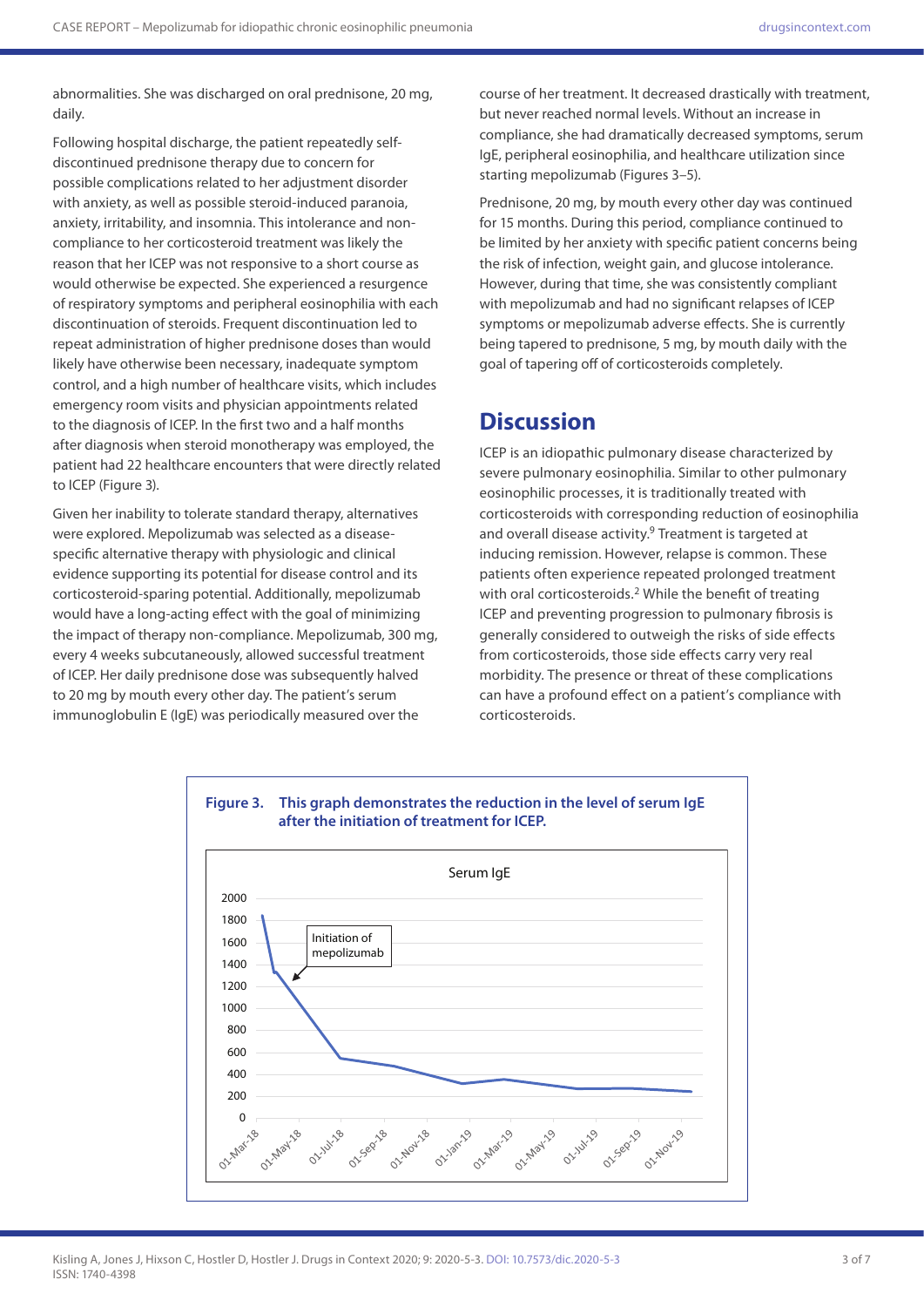#### **Figure 4. This graph demonstrates the improvement in peripheral eosinophilia after treatment with mepolizumab. Although peripheral eosinophilia improved after initiation of prednisone, normalization of laboratory findings did not occur with prednisone monotherapy due to drug intolerance. The initiation of mepolizumab resulted in the sustained normalization of the patient's laboratory findings.**



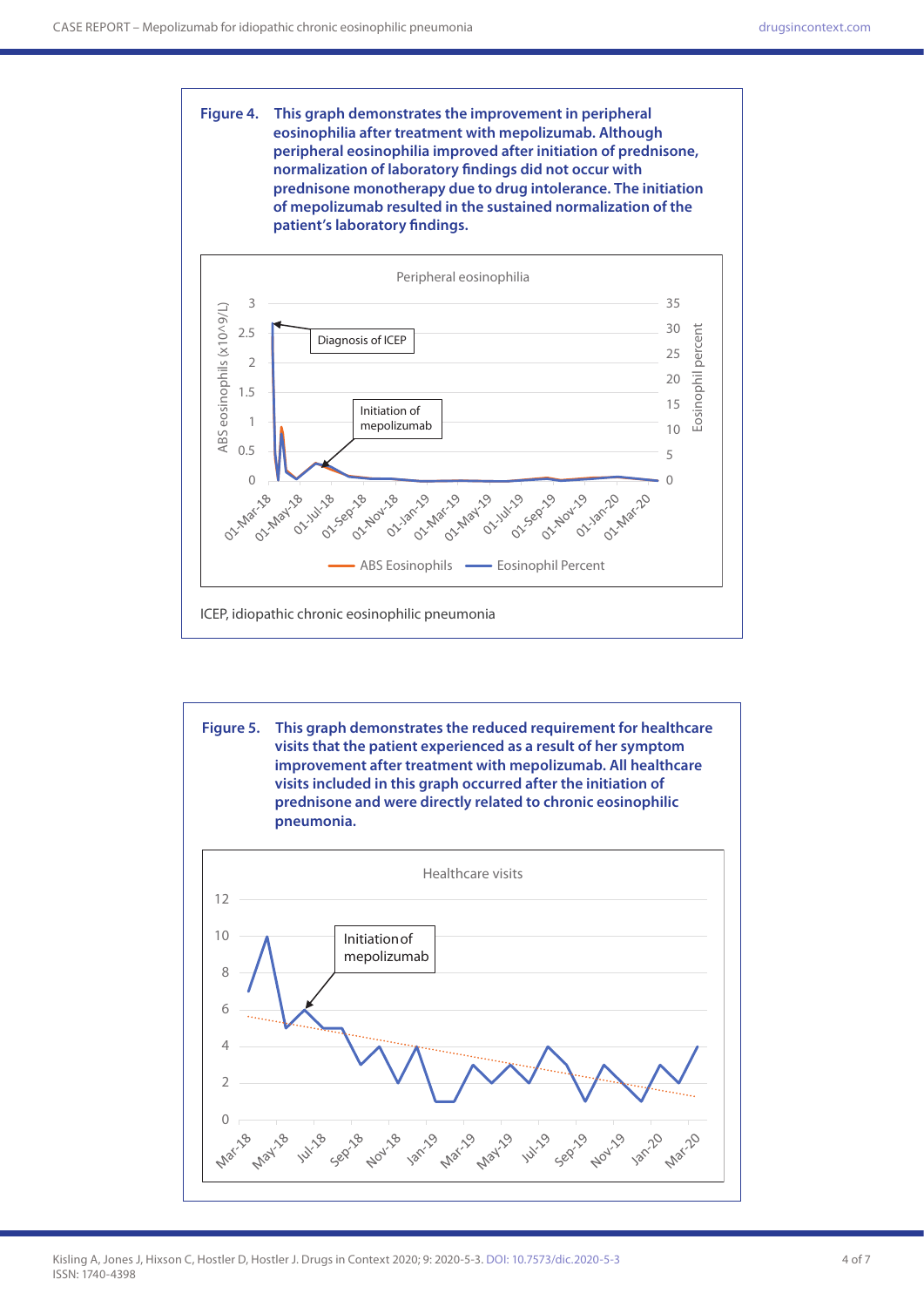The pathophysiology of ICEP is one of eosinophil-mediated inflammation. The phenomenon of hypereosinophilia demonstrates a direct histopathological infiltration and damage of the pulmonary interstitium.10 Additionally, eosinophil-induced release of interferon-gamma appears to cause collagen deposition and fibrosis completely independent of lymphocytic proliferation of classical tissue remodeling.11 Interleukins mediate the proliferation and maturation of eosinophils, which are the underlying pathological entity in ICEP and other eosinophilic diseases.<sup>12,13</sup> The cytokine interleukin-5 (IL-5) is the main promoter of production, maturation, and release of eosinophils from bone marrow, and is also responsible for the increase in eosinophil levels in the blood.14 Thus, an IL-5 antagonist monoclonal antibody that limits the proliferation of eosinophils lends itself to the treatment of ICEP.12

As with other diseases with similar pathophysiology, targeted alternative treatment of eosinophil activity and eosinophil proliferation is effective in controlling overall disease activity in ICEP.12 Biologic therapy with monoclonal antibodies offers highly specific therapy and is useful as an alternative therapy to corticosteroids in cases with recurrent flares, high corticosteroid doses, or corticosteroid intolerance, as with this case. Mepolizumab has previously been shown to reduce the need for corticosteroids in hypereosinophilic syndromes by blocking the binding of IL-5 to eosinophils.15,16 Due to this mechanism of action, mepolizumab has been effectively used to treat eosinophilic asthma and eosinophilic phenotypes of chronic obstructive pulmonary disease. ICEP shares similar pathophysiology with these conditions and mepolizumab has demonstrated efficacy in inducing sustained corticosteroidfree remission.<sup>7</sup> The physiologic mechanism of action of mepolizumab directly guided our therapy selection for this ICEP patient with relative steroid intolerance. In addition to mepolizumab, there are other monoclonal antibodies, such as reslizumab and benralizumab, which reduce the production and survival of eosinophils by inhibiting IL-5. Mepolizumab was chosen in this case due to its availability, the larger

body of evidence to support its use, and superior side effect profile compared to some other medications with a similar mechanism of action. Mepolizumab is already known to be safe and effective for long-term treatment of asthma<sup>17,18</sup> and has a more favorable side effect profile than systemic corticosteroids. No clear clinical markers have been identified to guide discontinuation of mepolizumab.19 Mepolizumab will be continued in this patient with close clinical monitoring due to its clear clinical benefit.

Clinical trials of mepolizumab have included a wide range of doses. A dosage of 100 mg subcutaneously every four weeks is typically used for asthma and 300 mg subcutaneously every 4 weeks is typically used for eosinophilic granulomatosis with polyangiitis. The 100 mg regimen is typically more cost effective than the 300 mg one, but in this case the cost to the patient was equivalent. The 100 mg regimen has been previously described in the treatment of ICEP,<sup>20</sup> but the 300 mg regimen was selected in this case to trial its comparative efficacy.

The primary limitation of this case is that the corticosteroids were not able to be completely tapered off. Mepolizumab has been demonstrated to have the potential to control ICEP as monotherapy, but monotherapy was not yet achieved in this case.7

This case demonstrates the use of mepolizumab as a primary steroid-sparing therapy in cases of corticosteroid intolerance and non-compliance, and should encourage investigators to perform clinical trials to investigate this clinical approach. In addition to the previously described indication in cases of disease refractory to typical steroid use, this case demonstrates the use of mepolizumab may be a valuable adjunct to corticosteroid therapy and suggests the potential for further clinical investigation. Mepolizumab therapy may be beneficial in treating ICEP due to its low side effect profile, low dosing frequency, and steroid-sparing potential. Further study of IL-5 antagonist therapies for ICEP may reveal an alternative treatment modality for patients in whom the adverse effects of corticosteroids pose a challenge.

**Contributions:** Study conception and design: Jordanna Hostler and Adam Kisling. Acquisition of data: Adam Kisling and Jason Jones. Analysis and interpretation of data: Adam Kisling, Jason Jones, David Hostler, and Jordanna Hostler. Drafting of manuscript: Adam Kisling, Jason Jones, Caleb Hixson, David Hostler, and Jordanna Hostler. Critical revision: Adam Kisling, Jason Jones, Caleb Hixson, David Hostler, and Jordanna Hostler MD. All named authors meet the International Committee of Medical Journal Editors (ICMJE) criteria for authorship for this article, take responsibility for the integrity of the work as a whole, and have given their approval for this version to be published.

**Disclosure and potential conflicts of interest:** The authors declare that they have no conflicts of interest. The International Committee of Medical Journal Editors (ICMJE) Potential Conflicts of Interests form for the authors is available for download at: <https://www.drugsincontext.com/wp-content/uploads/2020/06/dic.2020-5-3-COI.pdf>

**Acknowledgements:** The primary author is a military service member or employee of the US Government. This work was prepared as part of official duties. Title 17, USC §105 provides that copyright protection under this title is not available for any work of the US Government. Title 17, USC §101 defines a US Government work as work prepared by a military service member or employee of the US Government as part of that person's official duties. The views expressed are solely those of the authors and do not necessarily reflect the official policy or position of Tripler Army Medical Center, the Department of the Army, the Department of Defense, nor the US Government.

**Funding declaration:** This research did not receive any specific grant from funding agencies in the public, commercial, or not-for-profit sectors. There was no funding associated with the preparation of this article.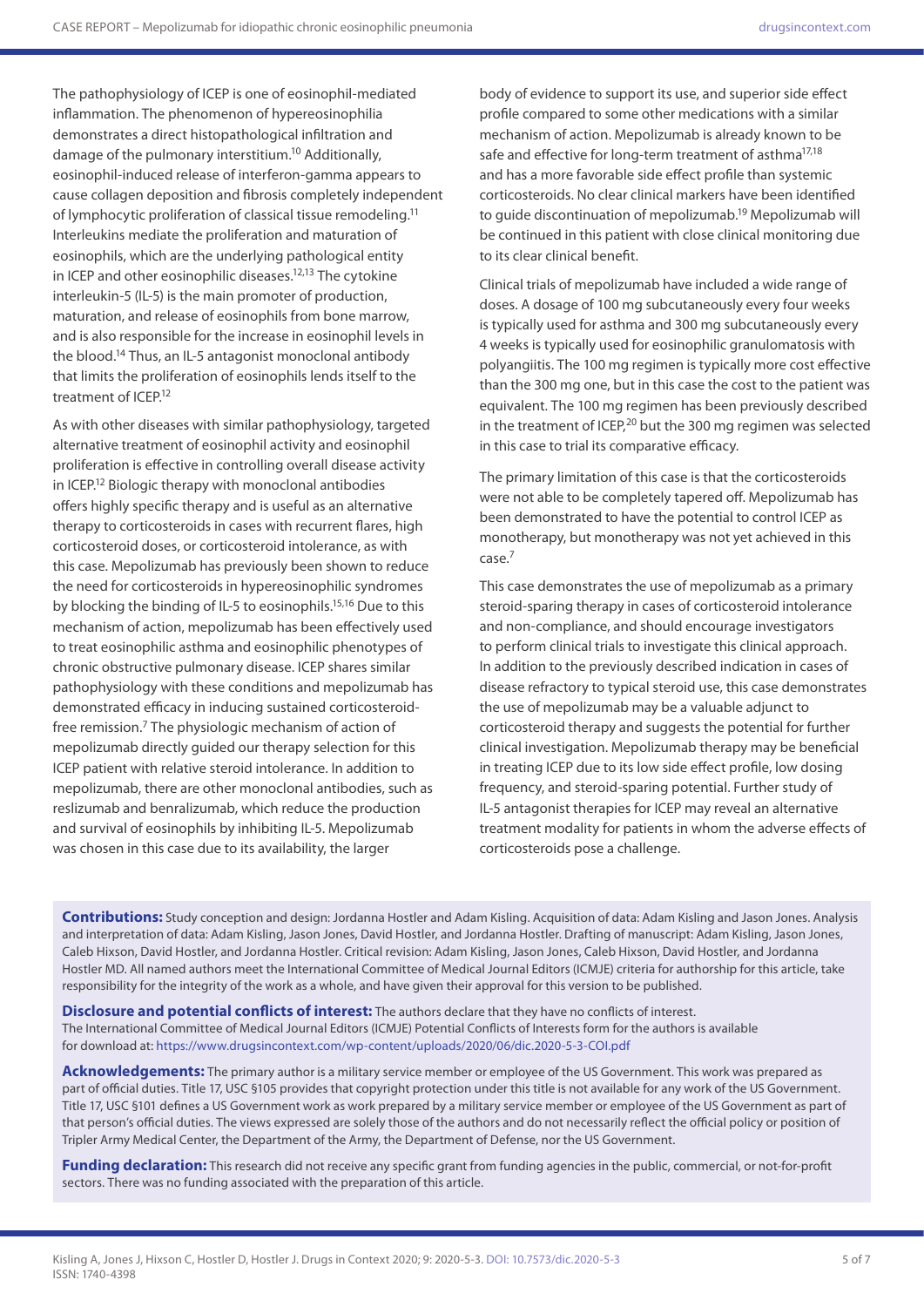**Copyright:** Copyright © 2020 Kisling A, Jones J, Hixson C, Hostler D, Hostler J. Published by Drugs in Context under Creative Commons License Deed CC BY NC ND 4.0 which allows anyone to copy, distribute, and transmit the article provided it is properly attributed in the manner specified below. No commercial use without permission.

**Correct attribution:** Copyright © 2020 Kisling A, Jones J, Hixson C, Hostler D, Hostler J. <https://doi.org/10.7573/dic.2020-5-3>. Published by Drugs in Context under Creative Commons License Deed CC BY NC ND 4.0.

**Article URL:** [https://www.drugsincontext.com/mepolizumab:-an-alternative-therapy-for-idiopathic-chronic-eosinophilic-pneumonia-with](https://www.drugsincontext.com/mepolizumab:-an-alternative-therapy-for-idiopathic-chronic-eosinophilic-pneumonia-with-glucocorticoid-intolerance)[glucocorticoid-intolerance](https://www.drugsincontext.com/mepolizumab:-an-alternative-therapy-for-idiopathic-chronic-eosinophilic-pneumonia-with-glucocorticoid-intolerance)

**Correspondence:** Adam Kisling, Department of Medicine, Tripler Army Medical Center, 1 Jarrett White Road, Honolulu, Hawaii, 96859, USA. [adam.j.kisling.mil@mail.mil](mailto:adam.j.kisling.mil@mail.mil)

**Provenance:** submitted; externally peer reviewed.

**Submitted:** 6 May 2020; **Peer review comments to author:** 26 May 2020; **Revised manuscript received:** 17 June 2020; **Accepted:** 17 June 2020; **Publication date:** 18 August 2020.

*Drugs in Context* is published by BioExcel Publishing Ltd. Registered office: Plaza Building, Lee High Road, London, England, SE13 5PT.

BioExcel Publishing Limited is registered in England Number 10038393. VAT GB 252 7720 07.

For all manuscript and submissions enquiries, contact the Editorial office [editorial@drugsincontext.com](mailto:editorial@drugsincontext.com)

For all permissions, rights and reprints, contact David Hughes [david.hughes@bioexcelpublishing.com](mailto:david.hughes@bioexcelpublishing.com)

### **References**

- 1. Marchand E, Reynaud-Gaubert M, Lauque D, Durieu J, Tonnel AB, Cordier JF. Idiopathic chronic eosinophilic pneumonia. A clinical and follow-up study of 62 cases. The Groupe d'Etudes et de Recherche sur les Maladies "Orphelines" Pulmonaires (GERM"O"P). *Medicine (Baltimore)*. 1998;77(5):299–312. <https://doi.org/10.1097/00005792-199809000-00001>
- 2. Cottin V. Eosinophilic lung diseases. *Clin Chest Med*. 2016;37(3):535–556. <https://doi.org/10.1016/j.ccm.2016.04.015>
- 3. Marchand E, Cordier JF. Idiopathic chronic eosinophilic pneumonia. *Orphanet J Rare Dis*. 2006;1:11. <https://doi.org/10.1186/1750-1172-1-11>
- 4. Canalis E, Mazziotti G, Giustina A, Bilezikian JP. Glucocorticoid-induced osteoporosis: pathophysiology and therapy. *Osteoporos Int*. 2007;18(10):1319–1328.<https://doi.org/10.1007/s00198-007-0394-0>
- 5. Dubovsky AN, Arvikar S, Stern TA, Axelrod L. The neuropsychiatric complications of glucocorticoid use: steroid psychosis revisited. *Psychosomatics*. 2012;53(2):103–115.<https://doi.org/10.1016/j.psym.2011.12.007>
- 6. Lin RY, Santiago TP, Patel NM. Favorable response to asthma-dosed subcutaneous mepolizumab in eosinophilic pneumonia. *J Asthma*. 2019;56(11):1193–1197.<https://doi.org/10.1080/02770903.2018.1534966>
- 7. To M, Kono Y, Yamawaki S, et al. A case of chronic eosinophilic pneumonia successfully treated with mepolizumab. *J Allergy Clin Immunol Pract*. 2018;6(5):1746–1748.e1. <https://doi.org/10.1016/j.jaip.2018.06.017>
- 8. Brenard E, Pilette C, Dahlqvist C, et al. Real-life study of mepolizumab in idiopathic chronic eosinophilic pneumonia. *Lung*. 2020;198(2):355–360. <https://doi.org/10.1007/s00408-020-00336-3>
- 9. Kaya H, Gümüş S, Uçar E, et al. Omalizumab as a steroid-sparing agent in chronic eosinophilic pneumonia. *Chest*. 2012;142(2): 513–516.<https://doi.org/10.1378/chest.11-1881>
- 10. Crowe M, Robinson D, Sagar M, Chen L, Ghamande S. Chronic eosinophilic pneumonia: clinical perspectives. *Ther Clin Risk Manag*. 2019;15:397–403.<https://doi.org/10.2147/TCRM.S157882>
- 11. Kanda A, Driss V, Hornez N, et al. Eosinophil-derived IFN-gamma induces airway hyperresponsiveness and lung inflammation in the absence of lymphocytes. *J Allergy Clin Immunol*. 2009;124(3):573–582.e5829. <https://doi.org/10.1016/j.jaci.2009.04.031>
- 12. Domingo C. Overlapping effects of new monoclonal antibodies for severe asthma. *Drugs*. 2017;77(16):1769–1787. <https://doi.org/10.1007/s40265-017-0810-5>
- 13. Mukherjee M, Sehmi R, Nair P. Anti-IL5 therapy for asthma and beyond. *World Allergy Organ J*. 2014;7(1):32. <https://doi.org/10.1186/1939-4551-7-32>
- 14. Debrosse CW, Rothenberg ME. Eosinophilia: clinical manifestations and therapeutic options. In: Holgate ST, Church MK, Broide DH, Martinez FD, eds. *Allergy*. Philadelphia: WB Saunders; 2012:361–368.<https://doi.org/10.1016/B978-0-7234-3658-4.00023-8>
- 15. Rothenberg ME, Klion AD, Roufosse FE, et al. Treatment of patients with the hypereosinophilic syndrome with mepolizumab [published correction appears in N Engl J Med. 2008 Jun 5;358(23): 2530]. *N Engl J Med*. 2008;358(12):1215–1228. <https://doi.org/10.1056/NEJMoa070812>
- 16. Garrett JK, Jameson SC, Thomson B, et al. Anti-interleukin-5 (mepolizumab) therapy for hypereosinophilic syndromes. *J Allergy Clin Immunol*. 2004;113(1):115–119. <https://doi.org/10.1016/j.jaci.2003.10.049>